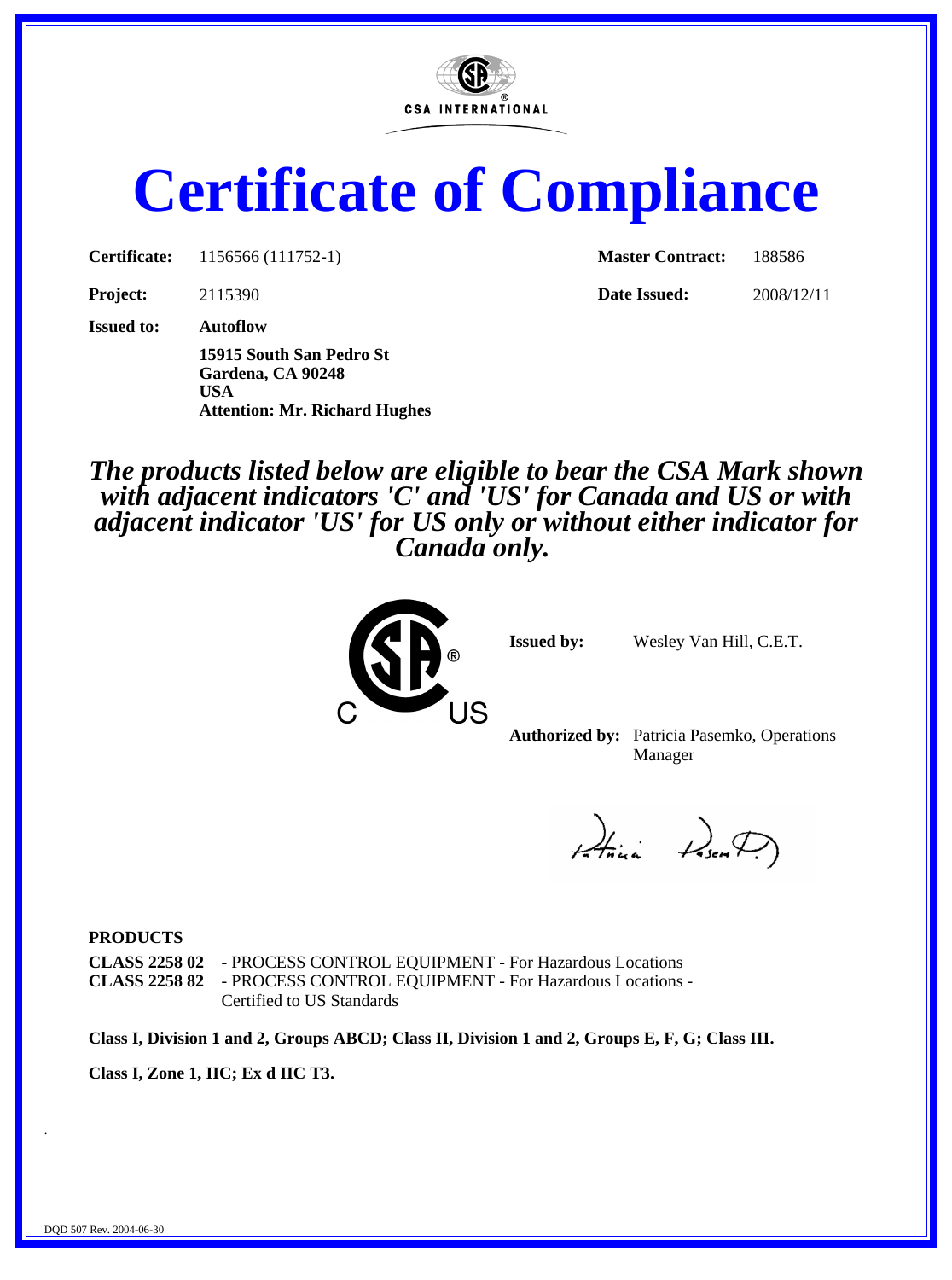

**Certificate:** 1156566 (111752-1) **Master Contract:** 188586

**Project:** 2115390 **Date Issued:** 2008/12/11

Model Series FS6202, FS6204, FS6702, FS6704 and FS6800 Flow Switches; rated 0.25 Amps maximum, @ 120 Vac maximum, 3.0 Watt Resistive or 2.46 VA and  $@$  100 Vdc maximum 3.0 Watt Resistive, Ambient temperature -40° C to  $105^{\circ}$  C, Temperature Code T3 and a maximum operating pressure of 3000 PSI.

Model Series FS6900 Flow Switches; rated 0.25 Amps maximum, @ 120 Vac maximum, 3.0 Watt Resistive or 2.46 VA and  $@100$  Vdc maximum 3.0 Watt Resistive, Ambient temperature -40° C to 150° C, Temperature Code T3 and a maximum operating pressure of 1000 PSI.

Note:

1. There will be suffixes following the model number denoting supplemental information

#### **APPLICABLE REQUIREMENTS**

CSA Standard C22.2 No. 0-M1991 - General Requirements - Canadian Electrical Code Part II

CSA Standard C22.2 No. 0.5-M1982 - Threaded Conduit Entries

CSA Standard C22.2 No. 25-M1966 - Enclosures for Use in Class II Groups E, F and G Hazardous Locations

CSA Standard C22.2 No. 30-M1986 - Explosion-Proof Enclosures for Use in Class I Hazardous Locations

CSA Standard C22.2 No.142-M1987 - Process Control Equipment

CAN/CSA E60079-0:07 - Electrical apparatus for explosive gas atmospheres – Part 0: General requirements

CAN/CSA E60079-1:07 - Electrical apparatus for explosive gas atmospheres - Part 1: Flameproof enclosures "d"

UL Standard 508, Seventeenth Edition - Industrial Control Equipment

UL Standard 1203, Fourth Edition – Explosion-Proof and Dust-Ignition-Proof Electrical Equipment for Use in Hazardous (Classified) Locations

UL 60079-0, Fourth Edition - Electrical Apparatus for Explosive Gas Atmospheres – Part 0: General Requirements

UL 60079-1, Fifth Edition - Electrical Apparatus for Explosive Gas Atmospheres – Part 1: Flameproof Enclosures "d"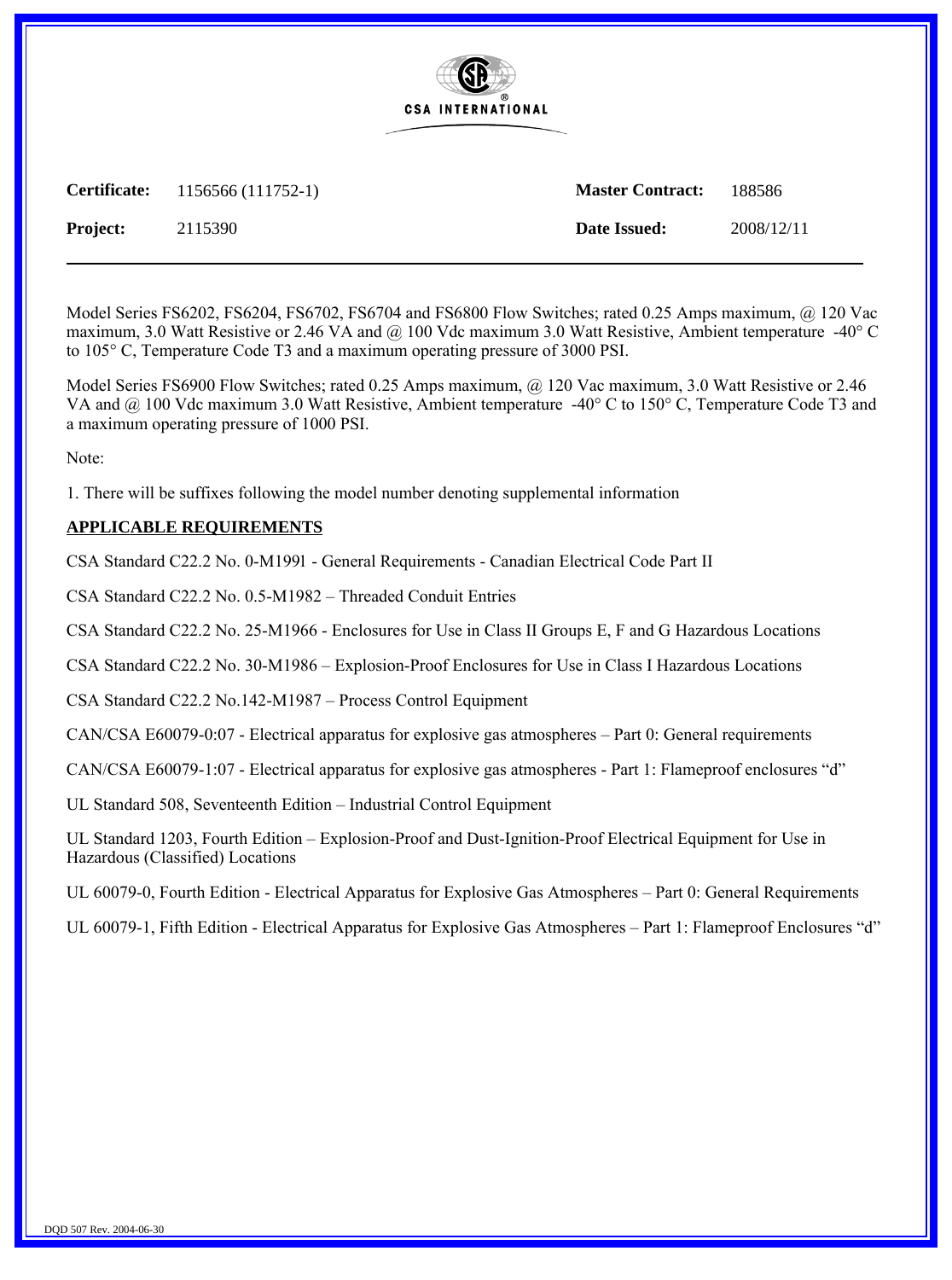

### **Descriptive Report and Test Results**

**MASTER CONTRACT:** 188586 **REPORT:** 1156566 **PROJECT:** 2115390

| <b>Edition 1:</b> | 19 June 1998; Application No - Western Region<br>Issued by; Scott Friel, EIT; Reviewed by: Dave Adams, P. Eng.                                                                           |  |  |  |
|-------------------|------------------------------------------------------------------------------------------------------------------------------------------------------------------------------------------|--|--|--|
| <b>Edition 2:</b> | December 19, 2000; Project 1156566 - Edmonton<br>Issued by Marty Klaassen P. Eng.; Reviewed by: Dave Adams<br>Report Pages Replace - All<br>Figures replaced - Figures 1 to 4            |  |  |  |
| <b>Edition 3:</b> | July 31, 2003; Project 1430322 - Edmonton<br>Issued by Marty Klaassen P. Eng; Reviewed by: Andrew Redeker C.E.T.<br>Figures Added $-6-11$<br>Figures replaced $-2$                       |  |  |  |
| <b>Edition 4:</b> | September 20, 2004; Project 1590414 - Edmonton<br>Issued by Marty Klaassen P. Eng; Reviewed by: Andrew Redeker C.E.T.                                                                    |  |  |  |
| <b>Edition 5:</b> | March 27, 2008; Project 1980312 – Edmonton<br>Issued by Wesley Van Hill, C.E.T.; Reviewed by Andrew Redeker, C.E.T.<br>Figures Replaced: 1, 2, 3, 4, 5, 6 and 9<br>Report pages reissued |  |  |  |
| <b>Edition 6:</b> | December 11, 2008; Project 2115390 – Edmonton<br>Issued by Wesley Van Hill, C.E.T.; Reviewed by Andrew Redeker, C.E.T.<br>Figure replaced: 7<br>Report pages reissued                    |  |  |  |

Contents: Certificate of Compliance - Pages 1 to 2 Supplement to Certificate of Compliance - Page 1 Description and Tests - Page 1 to 9 Figures - 1 to 11

This report shall not be reproduced, except in full, without the approval of CSA International.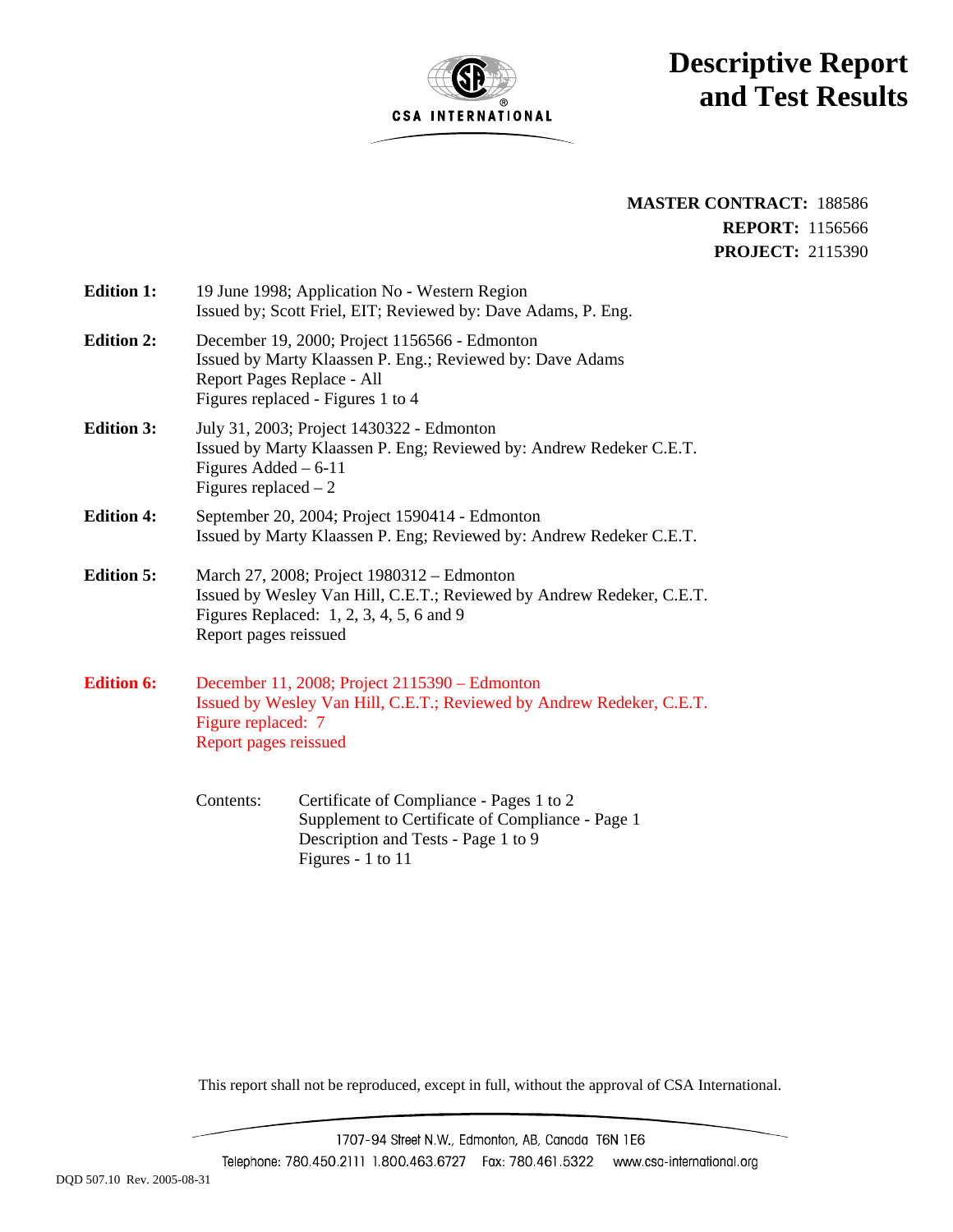#### **CLASS**

**2258 02** - PROCESS CONTROL EQUIPMENT - For Hazardous Locations **2258 82** - PROCESS CONTROL EQUIPMENT - For Hazardous Locations - Certified to US Standards

#### **PRODUCTS**

**Class I, Division 1 and 2, Groups ABCD; Class II, Division 1 and 2, Groups E, F, G; Class III. Class I, Zone 1, IIC; Ex d IIC T3.**

**Model Series FS6202, FS6204, FS6702, FS6704 and FS6800 Flow Switches**; rated 0.25 Amps maximum, @ 120 Vac maximum, 3.0 Watt Resistive or 2.46 VA and @ 100 Vdc maximum 3.0 Watt Resistive, Ambient temperature -40° C to 105° C, Temperature Code T3 and a maximum operating pressure of 3000 PSI.

**Model Series FS6900 Flow Switches**; rated 0.25 Amps maximum, @ 120 Vac maximum, 3.0 Watt Resistive or 2.46 VA and @ 100 Vdc maximum 3.0 Watt Resistive, Ambient temperature -40° C to 150° C, Temperature Code T3 and a maximum operating pressure of 1000 PSI.

#### **Note:**

1. There will be suffixes following the model number denoting supplemental information.

#### **APPLICABLE REQUIREMENTS**

The following standards were used as a guide in the evaluation of the products covered by this report.

CSA Standard C22.2 No. 0-M1991 - General Requirements - Canadian Electrical Code Part II CSA Standard C22.2 No. 0.5-M1982 – Threaded Conduit Entries CSA Standard C22.2 No. 25-M1966 - Enclosures for Use in Class II Groups E, F and G Hazardous Locations CSA Standard C22.2 No. 30-M1986 – Explosion-Proof Enclosures for Use in Class I Hazardous Locations CSA Standard C22.2 No.142-M1987 – Process Control Equipment

CAN/CSA E60079-0:07 - Electrical apparatus for explosive gas atmospheres – Part 0: General requirements CAN/CSA E60079-1:07 - Electrical apparatus for explosive gas atmospheres - Part 1: Flameproof enclosures "d"

UL Standard 508, Seventeenth Edition – Industrial Control Equipment UL Standard 1203, Fourth Edition – Explosion-Proof and Dust-Ignition-Proof Electrical Equipment for Use in Hazardous (Classified) Locations

UL 60079-0, Fourth Edition - Electrical Apparatus for Explosive Gas Atmospheres – Part 0: General **Requirements** 

UL 60079-1, Fifth Edition - Electrical Apparatus for Explosive Gas Atmospheres – Part 1: Flameproof Enclosures  $``d"$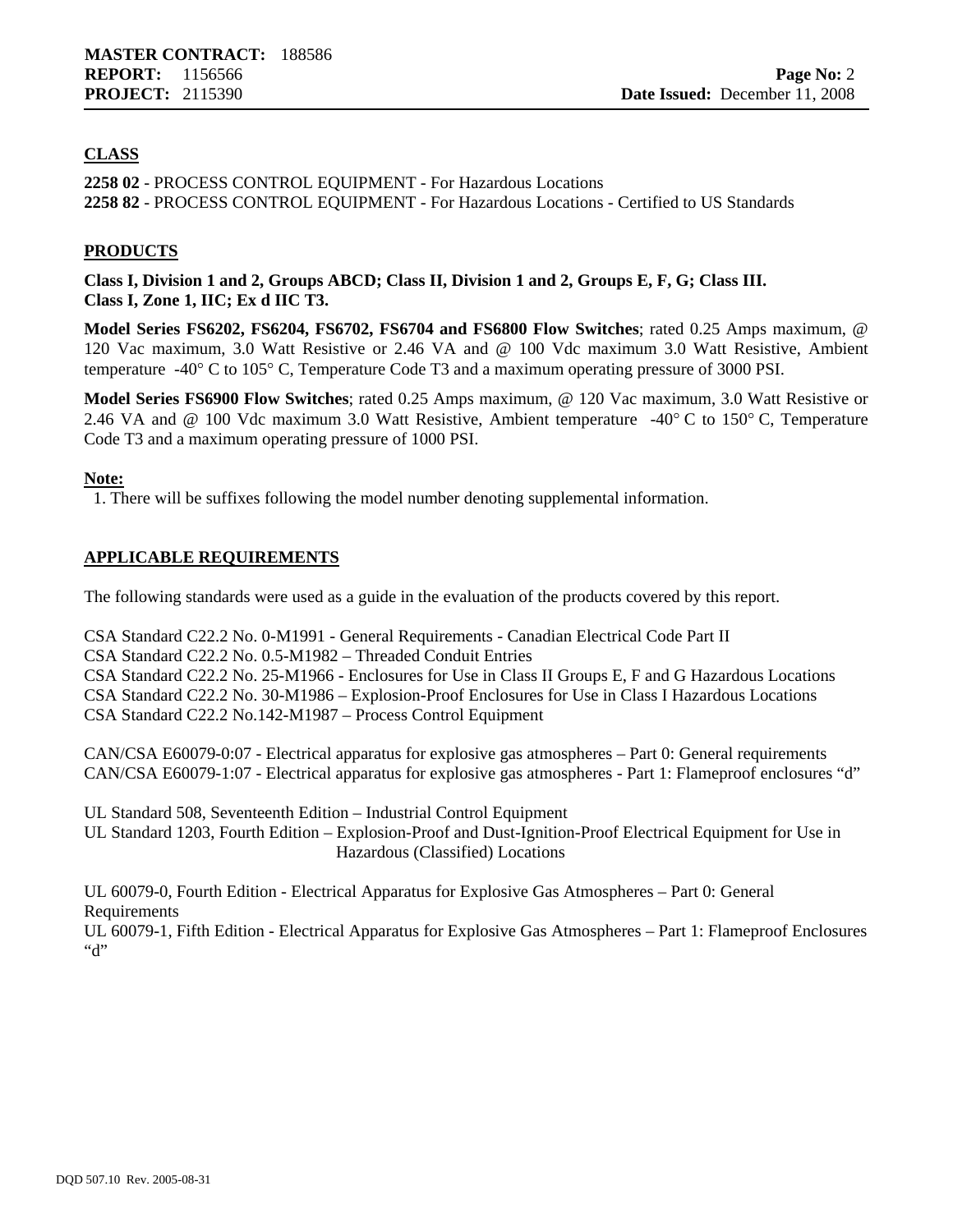#### **MARKINGS**

- (1) Submitter's name, trademark, or the CSA file number (adjacent the CSA Mark).
- (2) Catalogue / Model designation.
- (3) Complete electrical rating (amps, hertz, and volts).
- (4) Date code / Serial number traceable to month and year of manufacture.
- (5) Hazardous Location designations.
- (6) Maximum ambient.
- (7) Maximum working pressure
- (8) The CSA Mark, with the NRTL/C indicator or the equivalent CUS mark
- (9) The following bilingual cautions:

#### **"WARNING - EXPLOSION HAZARD - DO NOT DISCONNECT EQUIPMENT UNLESS POWER HAS BEEN SWITCHED OFF OR THE AREA IS KNOWN TO BE NON-HAZARDOUS" and,**

#### **" AVERTISSEMENT - RISQUE D'EXPLOSION - AVANT DE DECONNECTER L'EQUIPEMENT, COUPER LE COURANT OU S'ASSURER QUE L'EMPLACEMENT EST DESIGNE NON DANGEREUX."**

NOTE: **French Markings** for products with CSA Mark or CSA Mark and the NRTL/C indicator are optional.

Jurisdictions in Canada may require markings to be also in French. It is the responsibility of the Customer to provide bilingual marking, where applicable, in accordance with the requirements of the Provincial Regulatory Authorities. It is the responsibility of the Customer to determine this requirement and have bilingual wording added to the "Markings".

#### **REQUIRED METHOD OF MARKING**:

The marking shall be permanent, such as a 0.5-mm thick metal nameplate secured by drive pins or screws in bottomed holes, cast, etched, or engraved or if using an adhesive label it should utilize a CSA Accepted selfadhesive nameplate material.

#### **ALTERATIONS**

1. Adding appropriate grounding provisions for the CEC and NEC. Two (2) #6-32 Binding head screws: one for internal conduit connection and another for an external (European) connection stipulating the use of #18 AWG wire.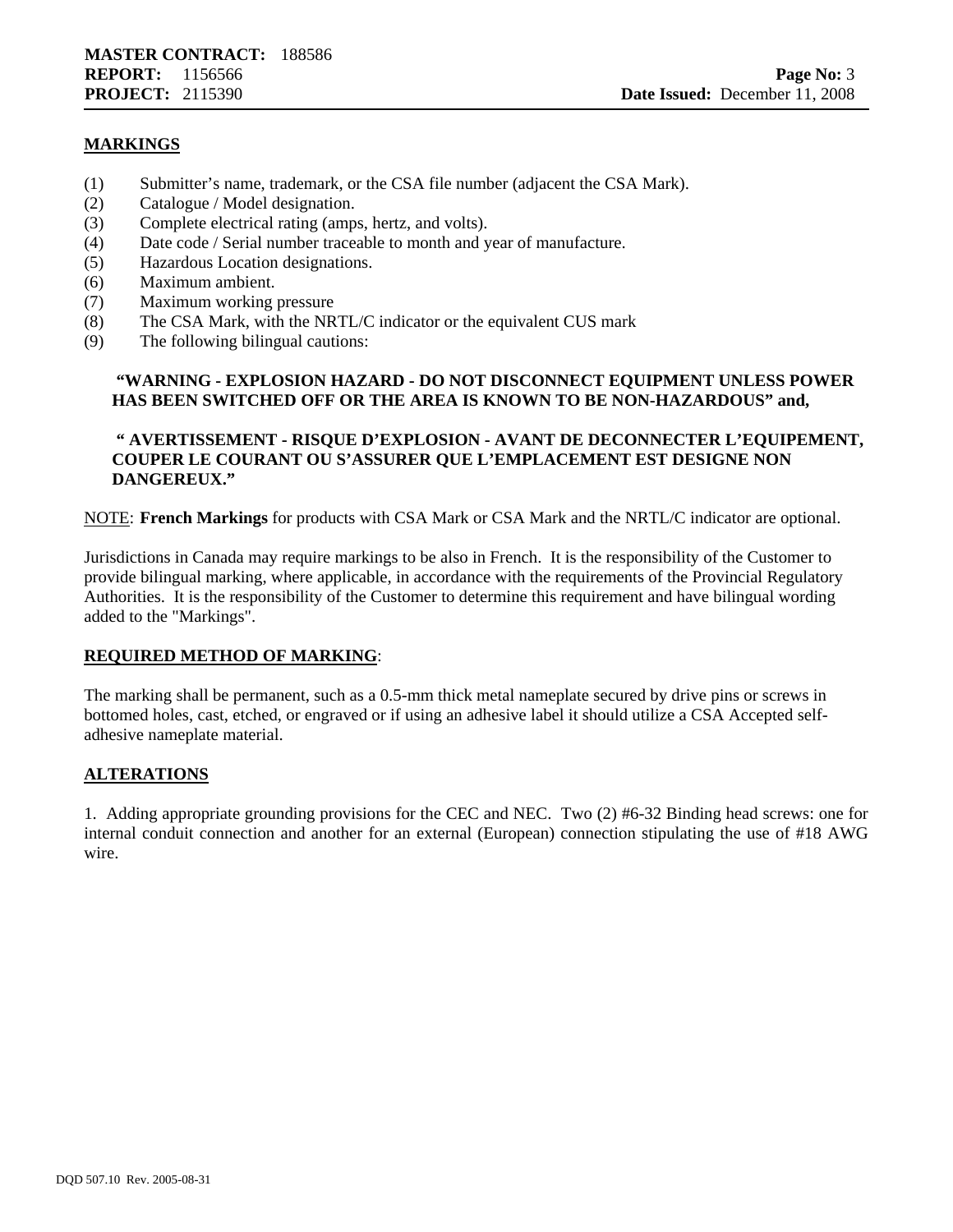#### **FACTORY TESTS**

#### Dielectric Strength Test:

The equipment at the conclusion of manufacture, prior to shipment, shall withstand for one minute without breakdown, the application of the following ac potentials:

- (1) 1000 Vac plus twice the rated voltage between low voltage circuits and non-current carrying parts.
- (2) 1000 Vac plus twice the rated voltage between low voltage circuits and other low voltage or extra-low voltage circuits if such circuits leave or enter the enclosure.
- (3) 500 Vac between extra-low voltage circuits and non current carrying parts if such circuits leave or enter the enclosure.

#### NOTES:

| (1) | As an alternative, potentials 20 percent higher may be applied for one second.                      |
|-----|-----------------------------------------------------------------------------------------------------|
| (2) | The required dielectric strength test may be made by applying a dc potential, providing it is 1.414 |
|     | times the ac test potential                                                                         |
| (3) | Capacitors in the extra-low voltage circuits may be disconnected during the dielectric test.        |
| (4) | The dielectric test between extra-low voltage circuits and non current carrying parts may be        |
|     | waived on grounded limited energy (Class 2) circuits.                                               |

#### WARNING:

The factory test(s) specified may present a hazard of injury to personnel and/or property, and should be performed by persons knowledgeable of such hazards, and under conditions designed to minimize the possibility of injury.

#### **FIELD SERVICE INSTRUCTION:**

This report contains reference to certain construction and engineering documents that have been deemed critical to ensuring continued compliance with applicable construction and performance requirements. A list of these documents, with drawing numbers and the appropriate revision levels is summarized in this report. Documents detailed herein are subject to inspection by CSA International personnel and shall be made available in the manufacturing location upon request. Failure to produce these documents in a timely manner constitutes noncompliance and is subject to the actions outlined in the CSA Product Service Agreement.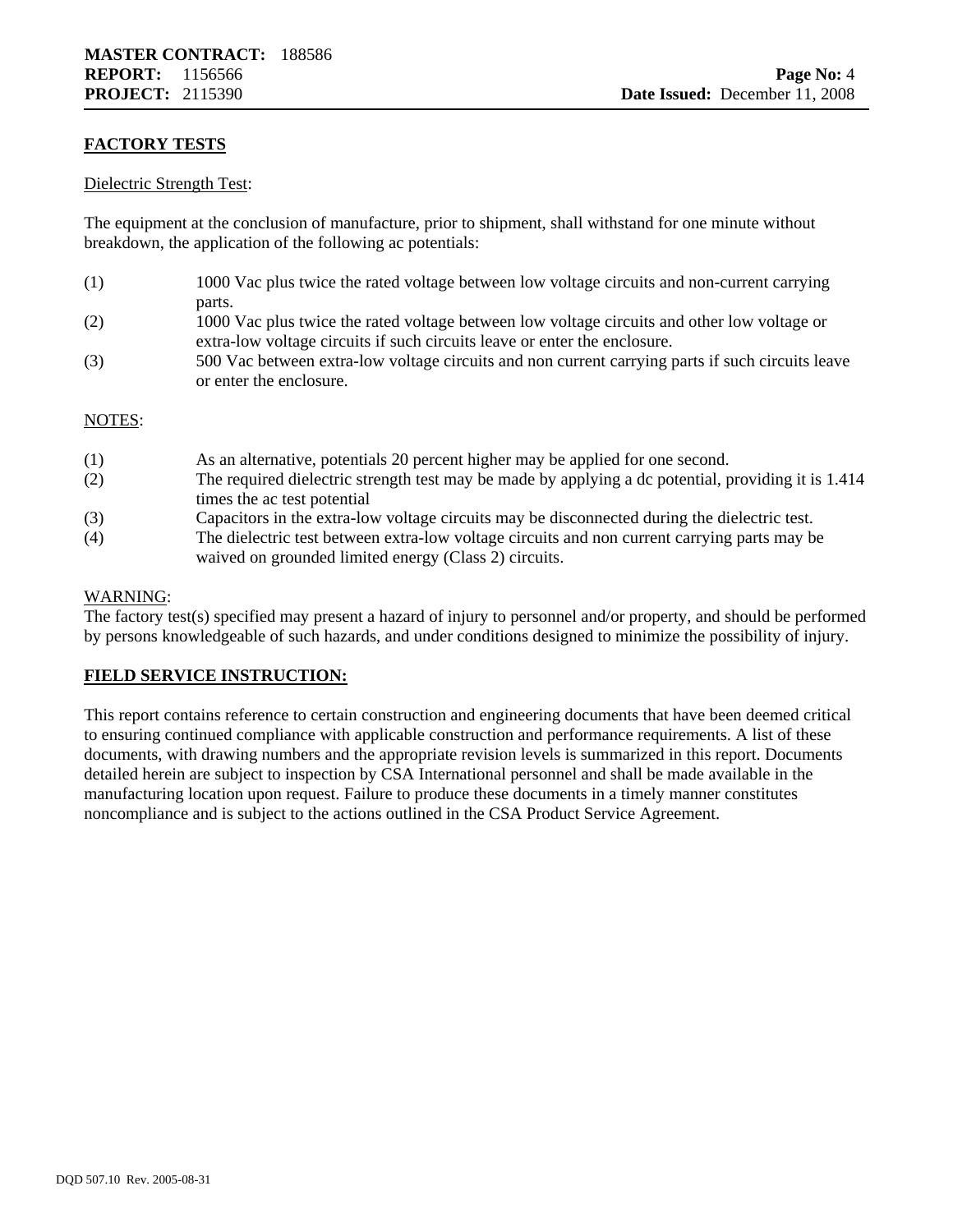#### **DESCRIPTIVE DOCUMENTS**

NOTE: Documents detailed herein are subject to inspection by CSA International personnel and shall be made available in the manufacturing location upon request.

#### **LIST OF FIGURES:**

| Fig. No:       | Pages | Drawing No.   | <b>Revision</b> | <b>Description</b>                                  |
|----------------|-------|---------------|-----------------|-----------------------------------------------------|
|                |       | 620226        | D               | Name Plate                                          |
| 2              |       | <b>FS6200</b> | D               | <b>Flow Switch Assembly</b>                         |
| 3              |       | FS6700        | D               | Flow Switch Assembly                                |
| $\overline{4}$ |       | 620401        | D               | <b>Body</b>                                         |
| 5              |       | 620224        | A               | <b>Switch Assembly</b>                              |
| 6              |       | <b>FS6900</b> | A               | <b>Flow Switch Assembly</b>                         |
| 7              |       | 620234        | $\mathbf{A}$    | <b>Switch Assembly</b>                              |
| 8              |       | 620228        | $\Omega$        | <b>Filter Screen</b>                                |
| 9              |       | 620218        | $\mathcal{C}$   | Plug                                                |
| 10             |       |               | 1/12/2001       | FS6200/6700 Installation and Operating Instructions |
| 11             |       |               | 3/12/2003       | FS6900 Installation and Operating Instructions      |

#### **DESCRIPTION**

CATALOG (Ordering Information)

Part No. Example FS6202 C V –1 M

Where:

"FS6202" is the "Basic Series number"

FS6202 – 1/8 NPT process entry

FS6204 – 1/4 NPT process entry

- "C" denotes "Material"
	- C 316 Stainless Steel
		- M Monel
		- H Hasteloy

"V" denotes "Seal Material"

- B BUNA N
- E Ethylene Propylene
- K KALREZ
- V Viton

The number "1" or "3" is the Adjustable Flow Rate Set Point

- $1 30$  SCCM to 10 SLPM
- 3 1 SLPM to 20 SLPM
- "M" denotes Optional Mounting Bracket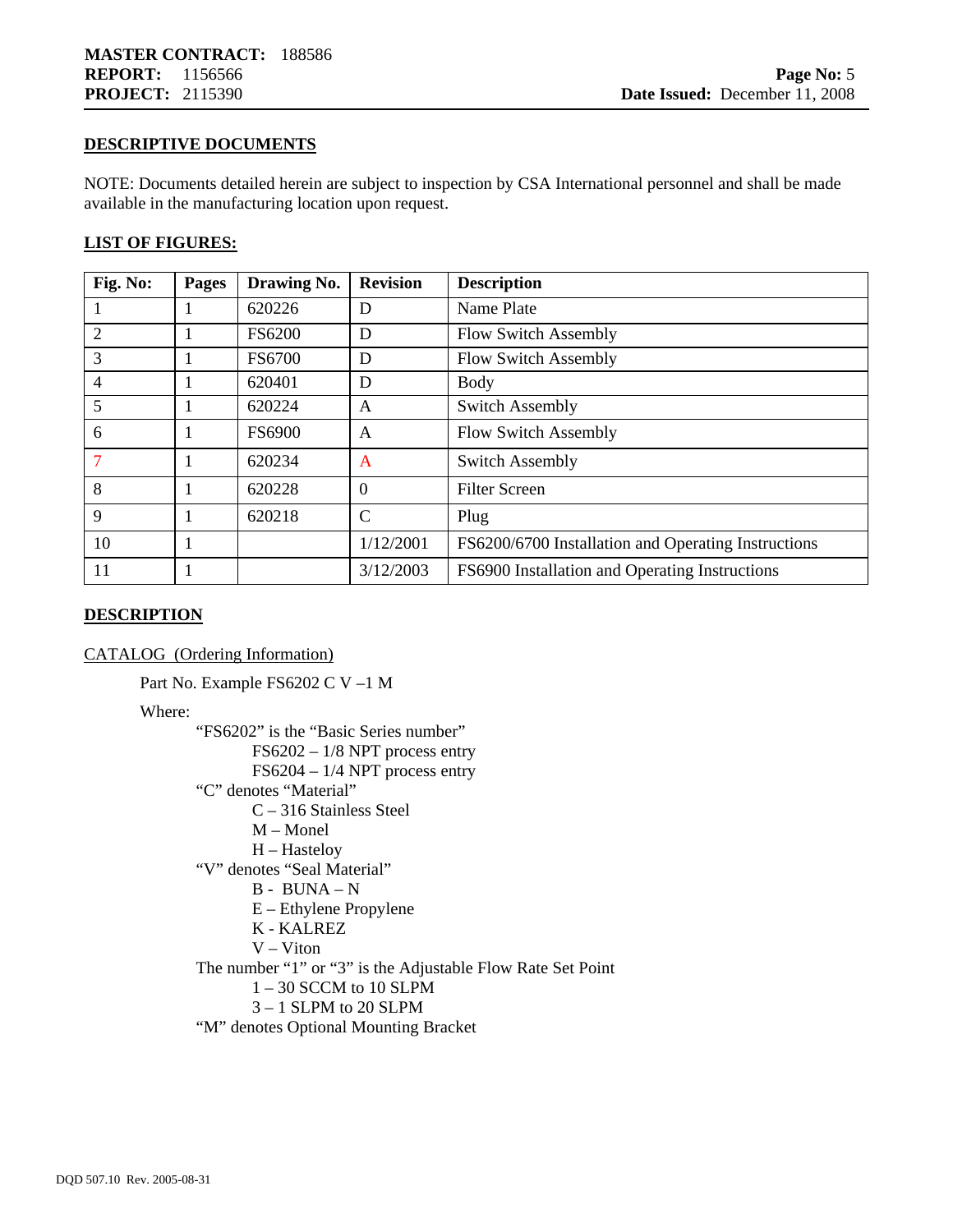#### **PRINCIPLE OF OPERATION:**

The flow switch accurately detects increasing or decreasing flow rates and actuates an integral reed switch at a specific flow rate set point. Increasing flow rate creates a slight differential pressure across the control orifice, and acts on the sensing poppet. When differential pressure overcomes the spring force, the sensing poppet is extended, and the encapsulated Permanent Magnet actuates the hermetically sealed Electrical Reed Switch. The spring provides a positive reset of the switch as the flow rate is decreased. The Metering Screw varies the Control Orifice, thereby allowing the flow rate set point to be infinitely adjustable.

The Electrical switch is magnetically coupled to the sensing poppet. The electrical switch is completely isolated and hermetically isolated from the flow stream by a seamless Stainless Steel barrier. The permanent magnet is totally encapsulated, within the sensing poppet, isolating the magnet from the flow stream.

Both the FS6200 and the FS6700 series are physically identical are separated into series only by their applications and the trade size of the process entry. One is marketed specifically for gas service and the other is marketed specifically for Liquid service. Figure 2 and Figure 3 show the model information and basic construction of the complete unit. A detailed drawing of the main body can be seen in Figure 4. The minimum thickness of the wall shall be no less than 0.027 inches.

Proximity switches, Model 59025-030 (Accepted by UL File E61760) or the equivalent. Figure 5 details the switch assembly.

#### **EXTERNAL ELECTRICAL CIRCUIT CONNECTIONS**

The user shall make electrical terminations in the field using the #18 AWG wire leads provided. External Grounding can be accomplished, using #18 AWG wire, using a #6 screw, immediately adjacent to the exit of the lead wires from the electrical switch, or at the opposite end of the Flow Switch Assembly. There is no necessity for specific internal grounding provision since the Flow Switch Assembly is of one piece, 316 Stainless Steel construction. A suitable conduit connection shall be made to the  $\frac{1}{2}$  NPT thread provided for that purpose as required.

A minimum of 5 fully engaged NPT threads are required for attachment. This flow switch may be installed into an explosion-proof enclosure, or into a conduit run. If installed into a conduit run, a seal should be used within 450 mm of the switch; this is for the pressure piling effect. This is not considered an arcing or sparking component.

#### **The FS6900.**

- 1. The standard FS6200/ FS6700 Series uses a Hamlin standard 59025 Sensor (Autoflow part Number 620224), which is temperature limited by the electrical wires to 105 C using PVC Insulation. In the FS 6900 a modified Reed Switch Developments Corporation part (2230-1301-002 (Autoflow 620234)) is utilized which is a similar switch only constructed with Teflon wires (UL #1180) that is suitable for service temperatures to 200ºC.
- 2. In the standard FS 6200/6700 Flow Switch Design, the switch assembly is held in place by a snap ring and allowed to rotate. This is a quite acceptable and a highly reliable design for the 105ºC application. In the FS6900 it was felt necessary, because of the increased temperature effects on magnetic flux density, to secure the rotational position of the electrical switch through the use of High temperature Epoxy (Loctite HYSOL E-20HP) at the time of manufacture.
- 3. The three-piece wire mesh cloth filter used in the previous FS6200/ FS6700 has been replaced with a onepiece stainless steel perforated disk (Autoflow 620228). This disk is retained in place by a step in the body and the part number 620118 Plug.
- 4. The Maximum Operating pressure of the FS6900 Flow Switch has been reduced from 3000 PSI to 1000 Psig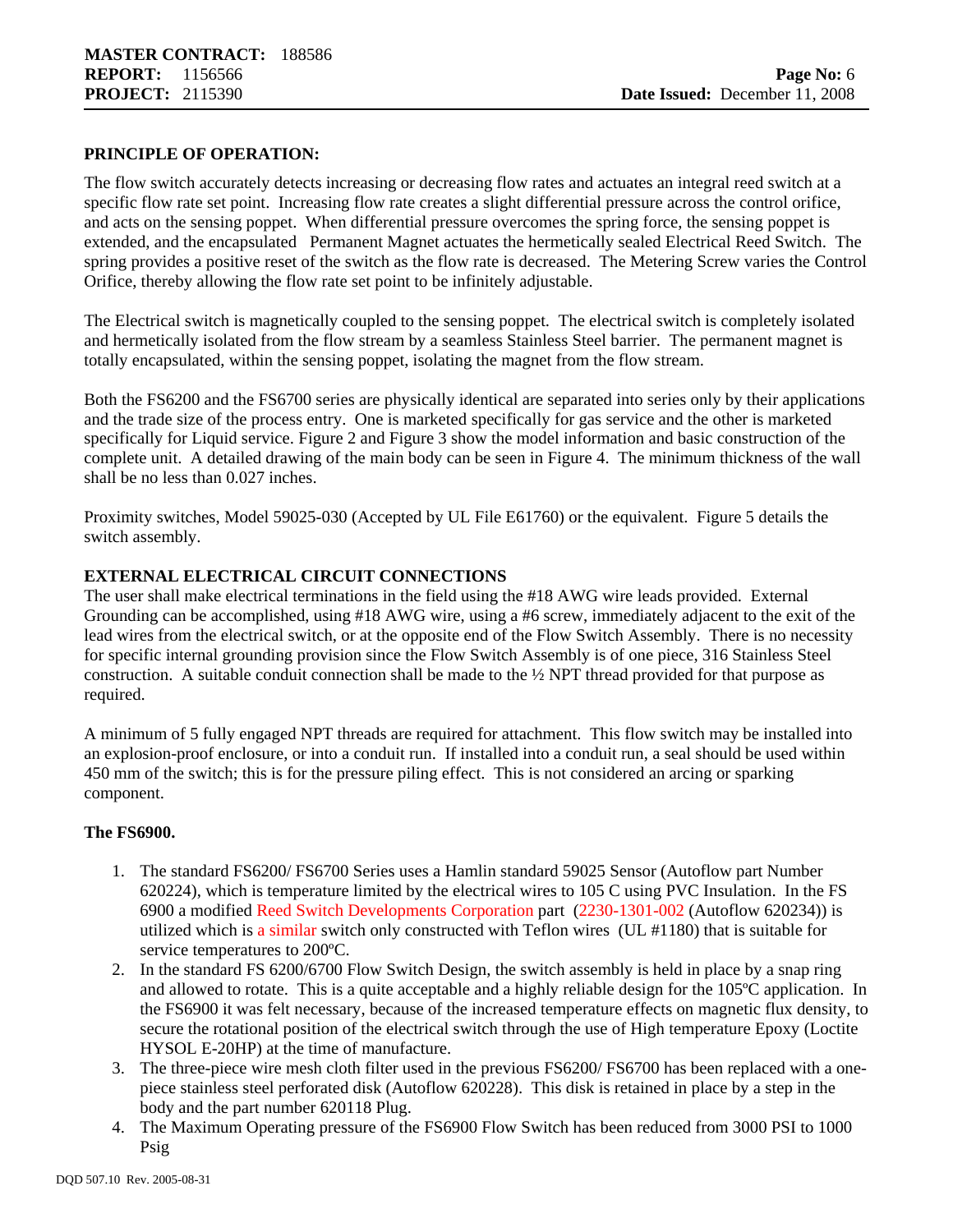Model FS6800 is identical in all aspects to FS6200/FS6700 certified products with the exception of the pressure connections being swagelok (CAJON) ¼ VCR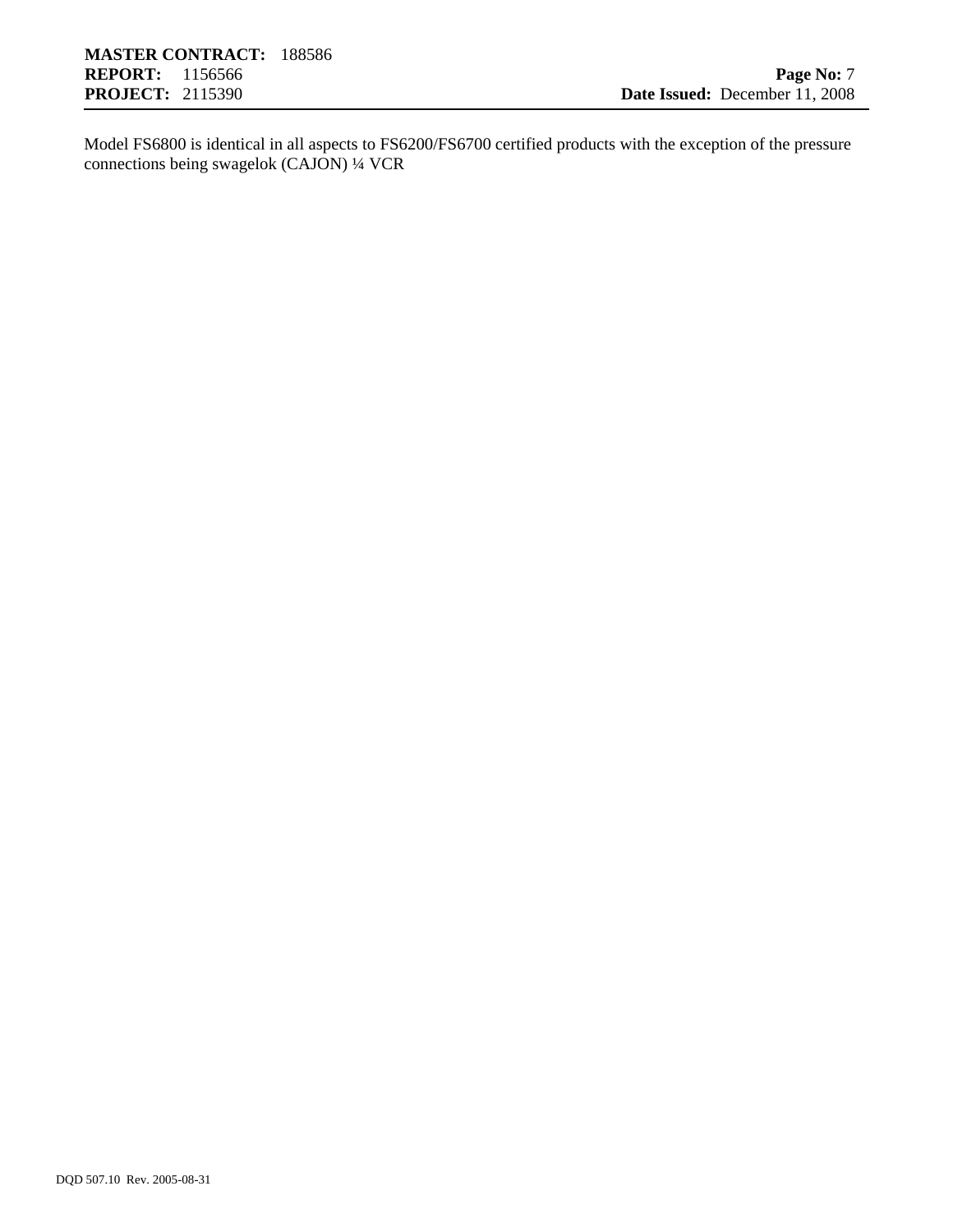#### **TEST RESULTS**

After evaluation of the device, the flame path would be along the 0.5" NPT thread, where there are 7 full threads, when there is 5 fully engaged threads the device would be adequately protected. To ensure the device would be able to withstand an internal explosion and not having significant internal volume, a Hydrostatic Overpressure test was used in addition to the Test for Explosive Fluid Seals.

C22.2 No 30, Clause 4.10.6.3B and 4.10.6.4B, test for Explosive Fluid seals was passed satisfactorily. The flow switch was then pressurized from the switch side, and was tested up to 58.7 Mpa for a period of 1 minute without deformation or leakage. This test would be considered representative of Explosive Pressure, and Flame Propagation, as long as the minimum thread engagement was met.

It was deemed necessary to require a seal if this device was to be mounted into conduit without a suitable enclosure. When mounted with a suitable enclosure, the device (itself) need not be sealed.

After reviewing the UL reports for the switching apparatus, their tests were accepted as representative for CSA.

No further testing was deemed necessary.

#### **Project # 1156566**

Axial length of the flow switch increased from 1.65 to 1.85 to accommodate reed switch. Replaced Figures 1 to 4.

- Label changes:
	- CSA logo to be changed to CSA with NRTL indication
	- EEx d IIC T6 to be change to EEx d IIC T3
	- LCIE98....x to be changed to LCIE99.E6078 x

#### **Project # 1430322**

Added F6900 Model with enhanced temperature rating of 150 C and modified Switch rating to remove VA limit on Maximum DC voltage. Revised Drawing list and product description.

Modifications to the standard Hamlin 59025 Sensor (Autoflow part Number 620234) using Teflon wires (UL #1180) that are suitable for service temperatures to 200 C. This is satisfactory to support a 150 C rating on the FS6900 switch.

Clocking the Switch in place using High Temperature Epoxy is acceptable.

Because the wire mesh filter cloth or its replacement stainless steel perforated disk are in no way associated to any electrical part there is no requirement here for additional testing. This is acceptable.

The Maximum Operating pressure of the FS6900 Flow Switch has been reduced from 3000 PSI to 1000 Psig

No further testing is deemed necessary.

#### **Project # 1590414**

Added F6800 Model which is identical in all aspects to the existing certified products with the exception of the pressure connections being Swagelok (CAJON) ¼ VCR

No further testing is deemed necessary.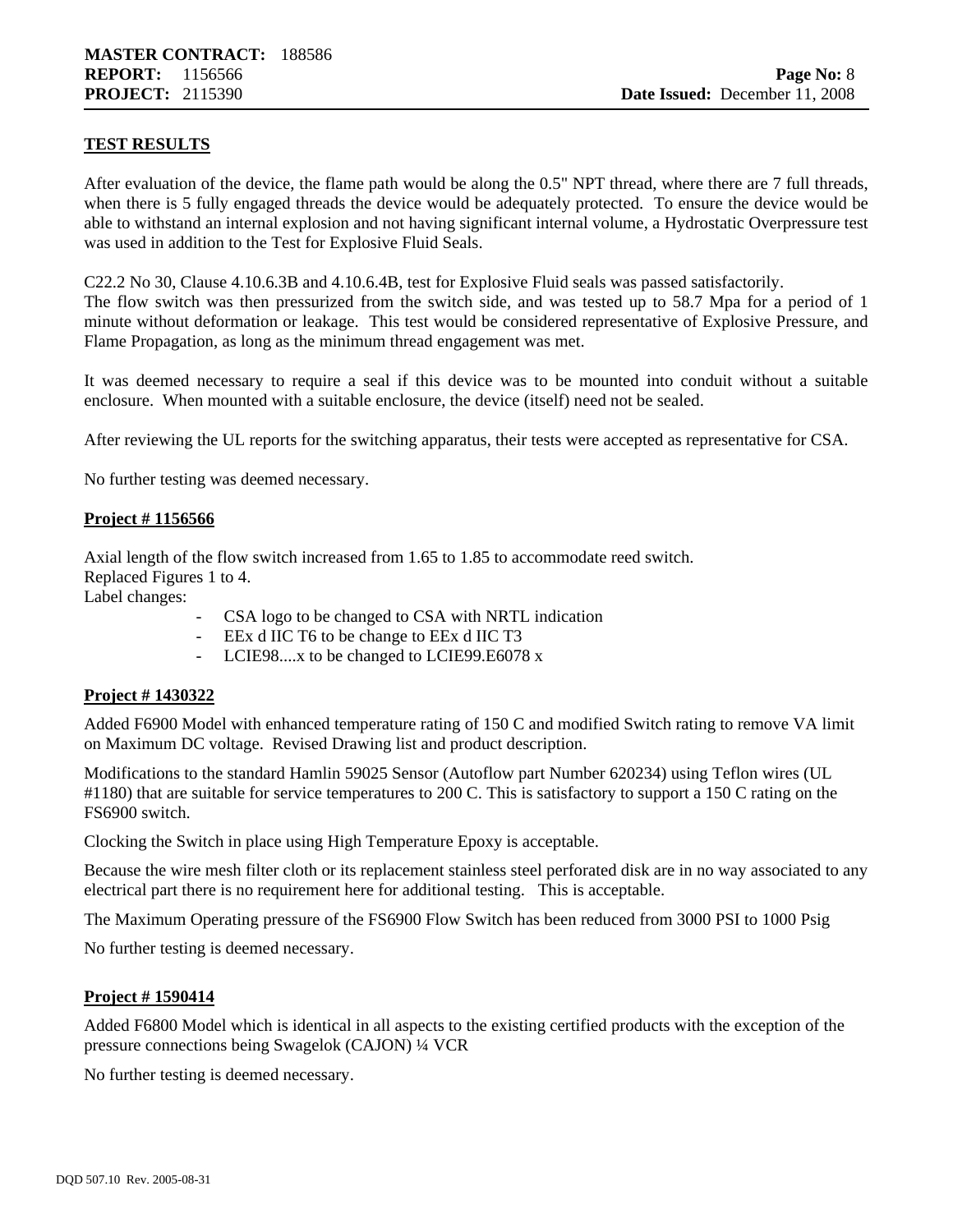#### **Project # 1980312**

Update to report 1156566 to replace obsolete drawings and correct minor errors and inconsistencies within the report. Error in Project 1430322 test section corrected "Autoflow part number 900010" replaced with "Autoflow part number 620234" as this was the part number evaluated in project 1430322

No further testing is deemed necessary.

#### **Project # 2115390**

Update to report 1156566 to update reed switch part number on the FS6900 from Hamlin part number 59025-610 to Reed Switch Developments Corporation part number 2230-1301-002. No testing was deemed necessary

#### **END OF REPORT**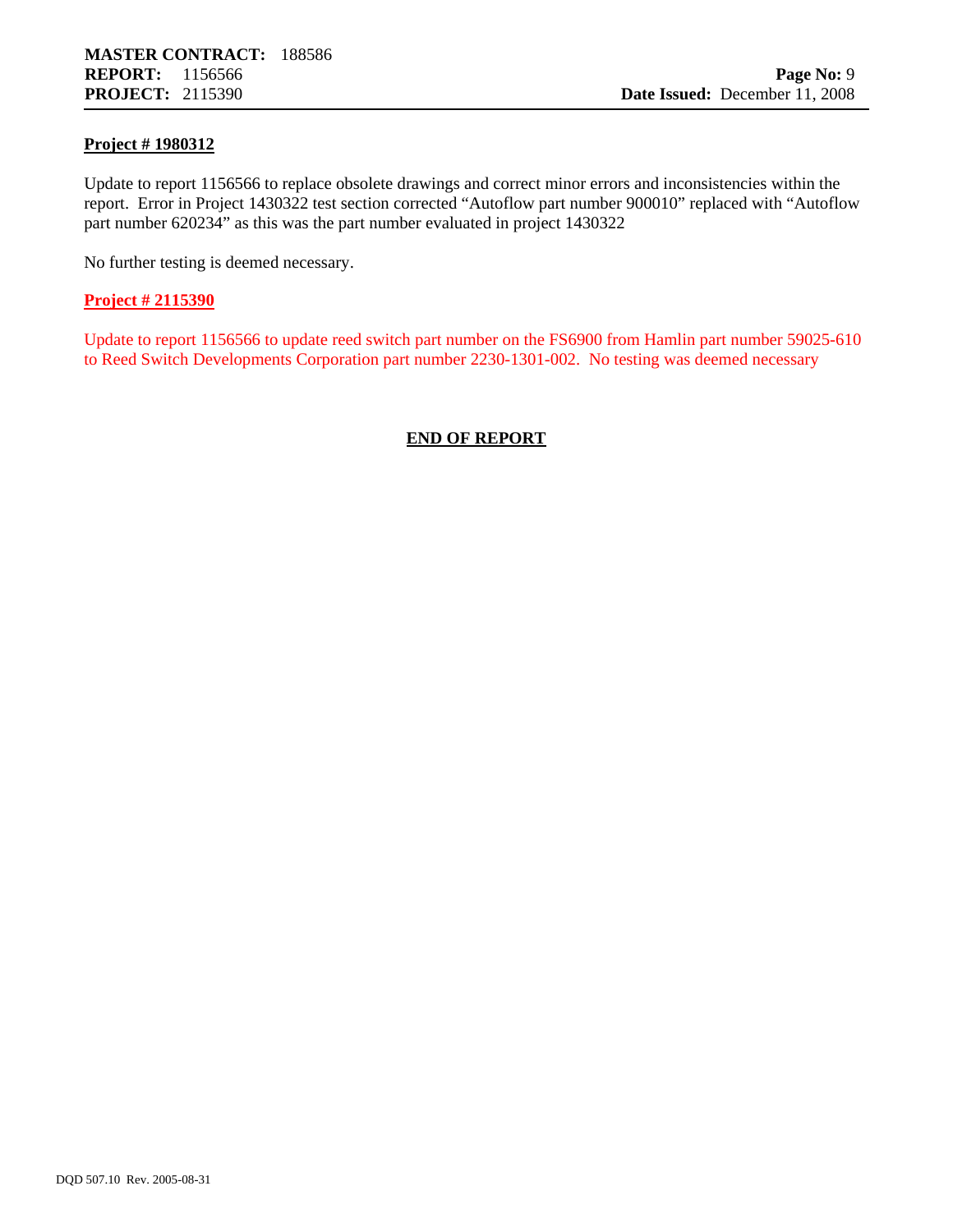

### *Supplement to Certificate of Compliance*

**Certificate:** 1156566 **Master Contract:** 188586

*The products listed, including the latest revision described below, are eligible to be marked in accordance with the referenced Certificate.*

#### **Product Certification History**

| Project | Date         | <b>Description</b>                                                                                                                                                                                                          |
|---------|--------------|-----------------------------------------------------------------------------------------------------------------------------------------------------------------------------------------------------------------------------|
| 2701718 | Mar 10, 2014 | Update to report 1156566 based on FIR issued September 3, 2013. The size of<br>the lead wire mistakenly reported as 18 gauge in the report has been corrected to<br>24 gauge, and it is per CSA figure 7, drawing # 620234. |
| 2115390 | Dec 11, 2008 | Update of report 1156566 to include clerical update of Descriptive Drawings                                                                                                                                                 |
| 1980312 | Mar 27, 2008 | Update to report 1156566 to update drawings and correct minor errors and<br>inconsistencies within the report (Explosion-Proof)                                                                                             |
| 1590414 | Sep 20, 2004 | Update to Report 1156566 to include Model FS6800 Flow Switch                                                                                                                                                                |

#### **History**

LR 111752-1 June 19, 1998 Certification of the FS6200 and FS6700 Flow switches to CSA and US standards, for Hazardous Locations.

1156566 December 19, 2000 Supercedes report LR 111752-1 to include dimensional change to switch body, Nameplate changes

1430322 July 31, 2003 Update to 1156566 to include revised temperature specification and Model number changes.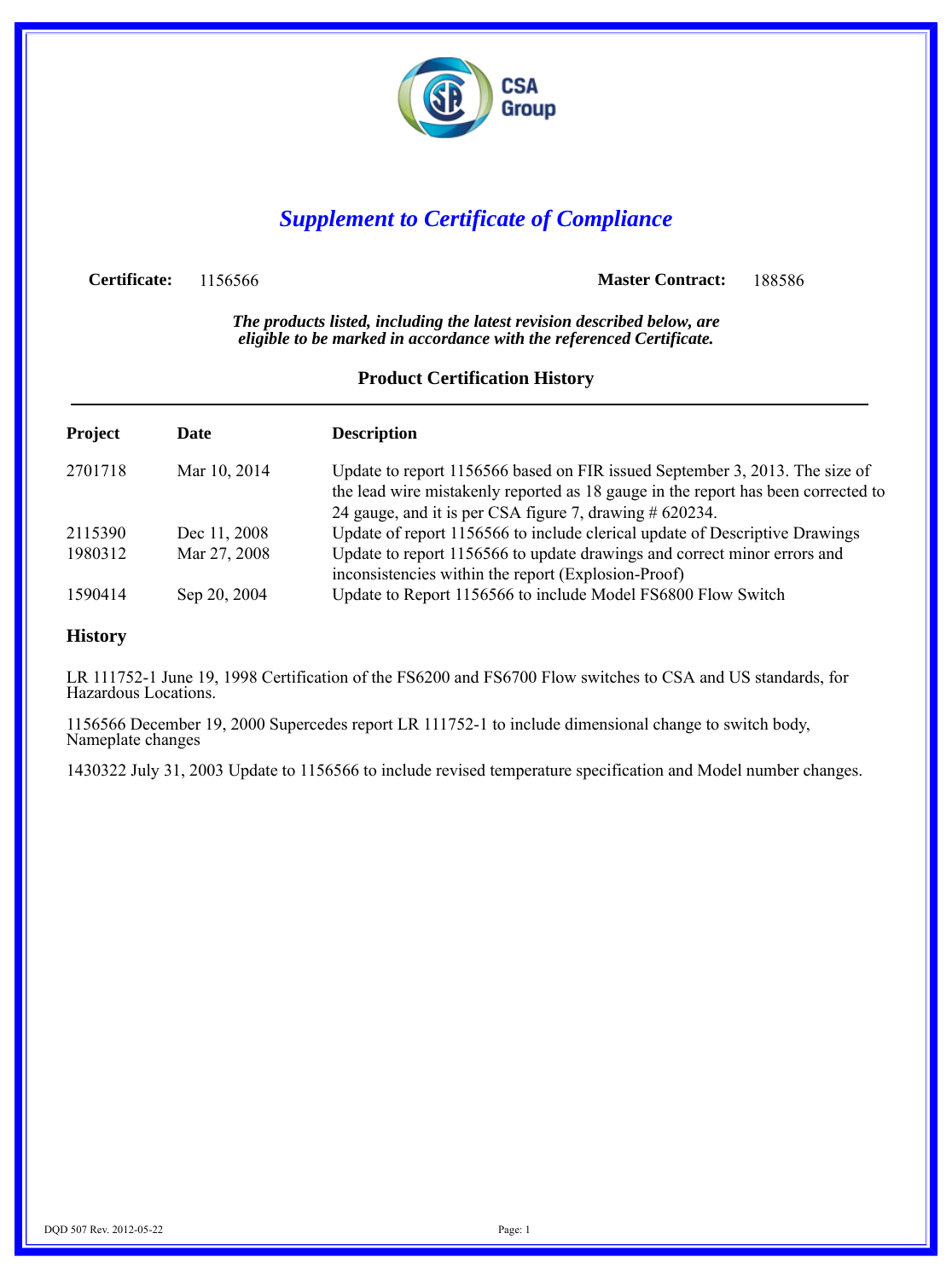

## **Certificate of Compliance**

**Certificate:** 1156566 (111752-1) **Master Contract:** 188586

**Project:** 2701718 **Date Issued:** March 10, 2014

**Issued to: Autoflow**

**10062 Streeter Rd, Unit 1 Auburn, CA 95602 USA Attention: Peggy Stevens**

*The products listed below are eligible to bear the CSA Mark shown with adjacent indicators 'C' and 'US' for Canada and US or with adjacent indicator 'US' for US only or without either indicator for Canada only.*



*Virali Shah*

**Issued by:** Virali Shah

#### **PRODUCTS**

**CLASS 2258 82** - PROCESS CONTROL EQUIPMENT - For Hazardous Locations - Certified to US Standards

**Class I, Division 1 and 2, Groups ABCD; Class II, Division 1 and 2, Groups E, F, G; Class III.**

#### **Class I, Zone 1, IIC; Ex d IIC T3.**

Model Series FS6202, FS6204, FS6702, FS6704 and FS6800 Flow Switches; rated 0.25 Amps maximum, @ 120 Vac maximum, 3.0 Watt Resistive or 2.46 VA and @ 100 Vdc maximum 3.0 Watt Resistive, Ambient temperature -40° C to 105° C, Temperature Code T3 and a maximum operating pressure of 3000 PSI.

Model Series FS6900 Flow Switches; rated 0.25 Amps maximum, @ 120 Vac maximum, 3.0 Watt Resistive or 2.46 VA and  $\omega$  100 Vdc maximum 3.0 Watt Resistive, Ambient temperature -40 $\degree$ C to 150 $\degree$ C, Temperature Code T3 and a maximum operating pressure of 1000 PSI.

Notes:

Note:

1. There will be suffixes following the model number denoting supplemental information